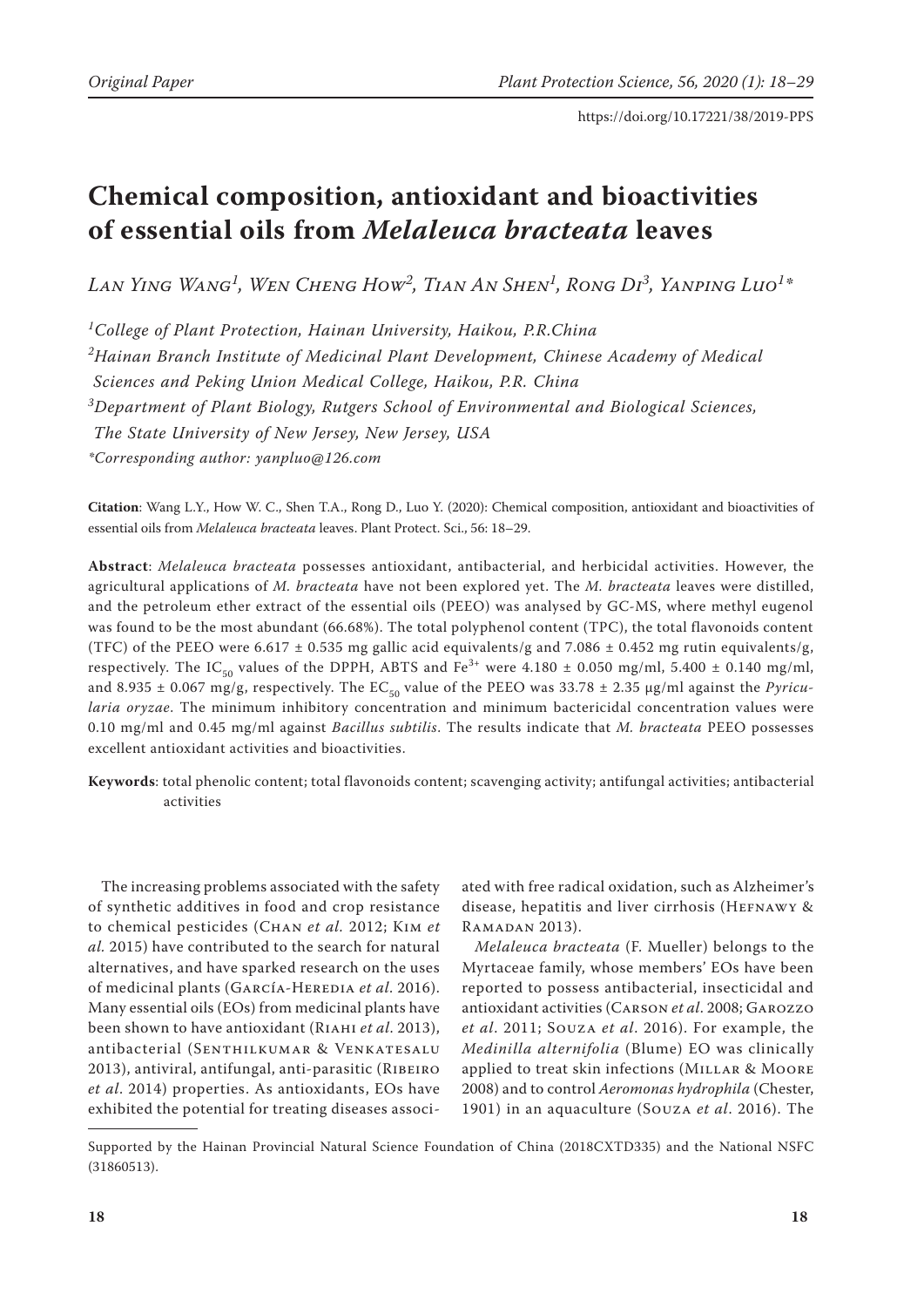*Melaleuca quinquenervia* (Cavanilles) EO was used to control animal intestinal nematodes (Gaínza *et al*. 2015), *Culex quinquefasciatus* (Say, 1823), *Aedes aegypti* (Linnaeus, 1762) and *Aedes albopictus* (Skuse, 1894) (Leyva *et al*. 2016). Hayouni *et al*. (2008) found that the *Melaleuca armillaris* (Sol. ex Gaertn.) EO remarkably reduced the growth rate and biomass of lactic acid bacteria.

Previous research on *M. bracteata* had mainly focused on the breeding technology and cultivation management (Qu *et al*. 2009; Wu *et al*. 2010). In 1948, methyl eugenol (75.0%) was described as the dominant component of the *M. bracteata* EO in Kenya (Cosgrove *et al*. 1948). Subsequent reports by Zhong *et al*. (2009) and Ye *et al*. (2014) confirmed this discovery*.* Hou *et al*. (2016) optimised the extraction of the total phenolics and flavonoids from *M*. *bracteata* leaves using the response surface methodology, and found that the extracts showed an excellent antioxidant activity. ADESANWO *et al.* (2009) reported that the stem bark extract of *M. bracteata* containing betulinic acid showed antisecretory and antiulcerogenic activities. Melaleucin A isolated from *M*. *bracteata* leaves was found to have antibacterial activity against *Staphylococcus aureu*s (Li *et al*. 2017). In addition, the *M*. *bracteata* EO was shown to possess herbicidal activities (Almarie *et al*. 2016). However, the antioxidant, antifungal and antibacterial activities of *M*. *bracteata* EOs were not reported, the aim of this research was to explore the practical value of *M*. *bracteata* for agricultural applications. So, the *M*. *bracteata* leaves were distilled and extracted, the composition of its EO was analysed. The total polyphenol content (TPC), the total flavonoids content (TFC) and the antioxidative activity of the *M*. *bracteata* EO *in vitro* and their bio-activities were determined.

# **MATERIAL AND METHODS**

*Chemicals*. The Folin-Ciocalteu reagent, gallicacid (GA), aluminium chloride (AlCl<sub>3</sub>), rutin (C<sub>27</sub>H<sub>30</sub>O<sub>16</sub>), 1,1-diphenyl-2-trinitrobenzene hydrazine (DPPH), potassium persulfate  $(K_2S_2O_8)$ , 2,2-azino-bis-(3-ethylbenzthiazoline-6-sulfonate) (ABTS), 2,4,6-tri(2-pyridyl)- 1,3,5-triazine (TPTZ), ferric chloride hexahydrate (FeCl<sub>2</sub>·6H<sub>2</sub>O), butylated hydroxytoluene (BHT), tertiary butylhydroquinone (TBHQ), potassium sorbate  $(C_6H_7KO_2)$ , methyl eugenol  $(C_{11}H_{14}O_2)$ , sophocarpidine, pyrogallol, Tween 80 ( $C_{24}H_{44}O_6$ ), and the other analytical grade or pure chemicals were purchased from Sigma Company (China). The myclobutanil (99.5%) was purchased from Dr. Ehrenstorfer GmbH (Germany).

*Plant material*. The leaves of *M. bracteata* were collected from the central regions of Hainan province, China (18°46'N, 109°32'E), identified by Prof. Wenxing Long (Hainan University), and washed with water three times, dried naturally, and then cut into pieces of 4–5 mm.

Distillation and extraction of the essential oil. Following a previous protocol (HARKAT-MADOURI *et al.* 2015), the plant material (150 g) was distilled with steam in a round bottomed flask, controlling the outflow rate of the oil-water mixture at 1–2 drops/s for 3 h, until the outflow mixture became clear and odourless. To separate the EO from the water, the oilwater mixture was extracted with petroleum ether, ethyl acetate, chloroform and *n*-butanol, and then concentrated under vacuum at 45°C to yield the corresponding EOs, abbreviated as PEEO, EAEO, TEEO and BAEO, respectively. The extraction rate was calculated with the following formula (Equation 1):

Extraction rate = weight of  $EO/150g$  (1)

where: EO – essential oil.

*Determination of the total phenolic content (TPC)*. The TPC of the EO was determined by the Folin-Ciocalteu (How *et al*. 2016) method, and compared with a gallic acid standard (Dranca & Oroian 2016). The gallic acid standard solutions (64, 32, 16, 8, 4, 2, 1 µg/ml) and sample solutions were prepared with 50% ethanol; the sample solution (1 ml), the Folin-Ciocalteu reagent (0.5 ml) and distilled water (4.5 ml) were blended and shaken for 3 min, then 4 ml of 7.5 (w/v) sodium carbonate solution was added, and the mixture was incubated at room temperature for 30 min in the dark. The absorbance was measured at 765 nm, the gallic acid standard curve was fitted, and the TPC was calculated according to the standard curve.

*Determination of the total flavonoids content (TFC)*. The TFC of the EO was determined as previously described (Harzallah *et al*. 2016). The rutin standard solutions (0.64, 0.32, 0.16, 0.08, 0.04, 0.02, 0.01 mg/ml) and the sample solutions were prepared with 50% ethanol. The sample solution (1 ml) and ultrapure water (4 ml) were added into a tube, into which 0.3 ml 5% (v/w) sodium nitrate was added. The mixture was reacted for 6 min, and then 0.3 ml 10% (v/w) aluminium chloride was added. After 6 min at 25°C, 2 ml of 1 M sodium hydroxide was added to terminate the reaction, and the mixture was diluted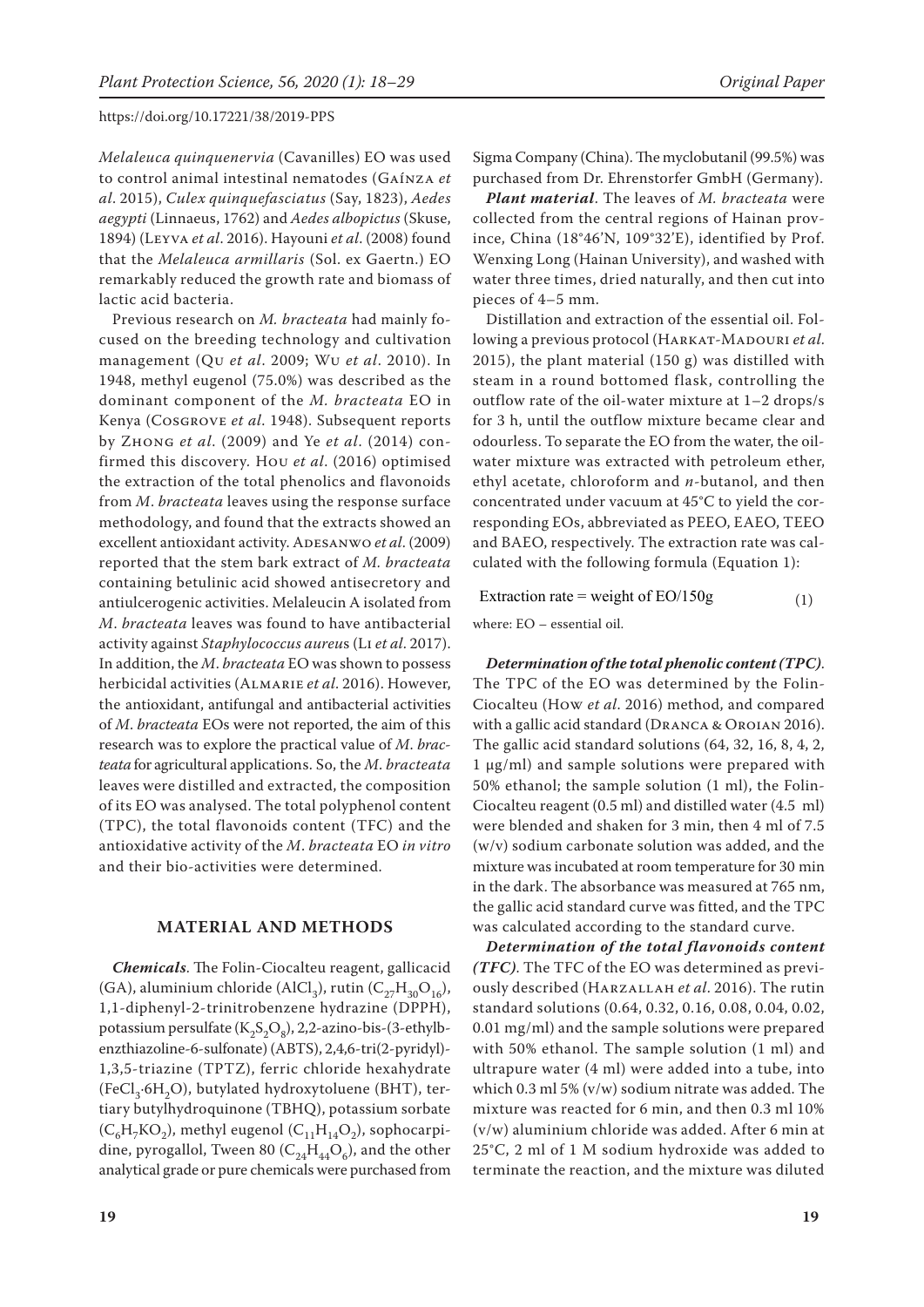with ultrapure water to 10 ml. The absorbance was detected at 510 nm, and the TFC was calculated according to the rutin standard curve.

# **Determination of the antioxidant activities**

*DPPH scavenging activity*. As described previously (Zhou *et al*. 2013), the EO sample and the positive controls, rutin, BHT and TBHQ were diluted with 50% ethanol. The DPPH solution was prepared with 95% ethanol and placed in the dark. The sample solution (0.5 ml) was added into the DPPH solution (3.5 ml), which was incubated for 30 min at 25°C in the dark. The absorbance was detected at 517 nm, and 50% ethanol was used as the control. The DPPH scavenging rate of the EO was calculated with the following Equation 2:

Scavenging rate 
$$
\left(\frac{\%}{\)}\right) = \frac{A_b - A_s}{A_b} \times 100
$$
 (2)

where:  $A^{}_{\rm b}$  – absorbance of control;  $A^{}_{\rm s}$  – absorbance of sample.

The experiment was repeated three times.

*ABTS· scavenging activity.* The ABTS· scavenging activity of the EO was tested as previously described (Thoo *et al*. 2010). The ABTS solution (10 ml, 7 mM) and potassium persulfate solution (10 ml, 2.45 mM) were mixed and placed in the dark for 12–16 h at 25°C. The absorbance of the mixed solution (ABTS· solution) was adjusted with 95% ethanol to  $0.7 (\pm 0.02)$ at 734 nm. Then 0.1 ml of the sample solution or ethanol (as control) was added into the 3.9 ml ABTS· solution, and incubated for 6 min. The absorbance was measured at 734 nm. The ABTS· scavenging activity was calculated using the same formula as for the DPPH· one (Schaich *et al*. 2015). The experiment was repeated three times.

*Ferric-reducing power (FRP)*. Fe<sup>3+</sup>-TPTZ is reduced by the antioxidants to form  $Fe^{2+}$ -TPTZ (blue colour). A strong  $Fe^{3+}$  reducing power indicates a high antioxidant activity (HENDERSON et al. 2015). The FRP of the EO was determined according to the amount of rutin equivalents (RE) that reduced the  $Fe<sup>3+</sup>$  in the sample's presence (MIRANDA *et al.* 2016). The sample solution (0.1 ml) was added to 2.9 ml of the FRP reagent (25 ml of 300 mM pH 6.6 acetate buffer solution, 2.5 ml of 10 mM TPTZ in 40 mM HCl; and 2.5 ml of 20 mM ferric chloride mixed uniformly), incubated in a water bath at 37°C for 30 min, and the absorbance was detected at 593 nm. The FRP was calculated according to the RE standard curve as the mg RE/g EO. The experiment was repeated three times.

*Gas chromatography mass spectrometry (GC-MS) analysis.* GC-MS was carried out on an Agilent 7890B-7000B chromatographer (Agilent Technologies Co. Ltd., USA); equipped with a DB-5MS column (30 m  $\times$  0.25 mm  $\times$  0.25 µm). The carrier gas: high purity He, 1.0 ml/min; the injection port temperature: 250°C; the sampling method: splitless injection; the injection volume: 1 μl; the temperature programme: starting temperature of 60°C for 1.0 min, then heated at 5.0°C/min to 100°C, after 5.0 min, and heated at 10.0 °C/min to 250°C, keeping it steady for 35.0 min, then with 10.0°C/min to 280°C, keeping it steady for 25 min. the MS conditions: EI source; the electron energy: 70 eV; the interface temperature: 280°C; the ion source temperature: 240°C; the mass spectrum acquisition delay time was 3.5 min; the mass spectrum scanning range: 50–650 amu.

# **Biological activities**

*Bioassay of the mycelium growth rate*. The antifungal activities of the PEEO were evaluated by measuring the mycelium growth rate (Xie *et al*. 2015). The target fungi (*Aspergillus oryzae* (Ahlburg) Cohn ATCC 42149), *Pyricularia oryzae* CFCC 85561, *Bipolaris cactivora* (Cavara) ATCC 42591, *Alternaria solani* (Sorauer) ATCC 62094, *Colletotrichum musae* (Berk. & M.A. Curtis) ATCC 32604 and *Fusarium oxysporum* f.sp. *radices* ATCC 52429) were cultured on a potato dextrose agar (PDA) medium. The PEEO solutions (4000, 2000, 1000, 500, 250, 125, 62.5 μg/ml) and positive control myclobutanil solutions (400, 200, 100, 50, 20, 10 μg/ml) were prepared with a 1.0% Tween 80 aqueous solution. Two millilitres of the PEEO solution or positive control (sophocarpidine, myclobutanil) were added into an18 ml sterilised PDA medium to yield a poisoned PDA (Schaich *et al*. 2015). A 1.0% Tween 80 aqueous solution was used as the control  $(d_1)$ . The cakes ( $\varnothing$  5 mm) of the target fungi punched by a pipette tip were placed in the centre of the poisoned PDA, hyphae side down, and were incubated at 28°C for 24–48 hours. The colony growth diameter (mm) for the samples  $(d_{\rm s})$  and controls  $(d_{\rm k})$  was measured using the cross method, and the inhibition rate (IR) was calculated with the following Equation (3):

$$
IR\left(\frac{\%}{d_k} - \frac{d_s}{d_k} \times 100\right) = \frac{d_k - d_s}{d_k - 5} \times 100\tag{3}
$$

where: IR – inhibition rate;  $d_{\rm k}$  – controls;  $d_{\rm s}$  – samples.

*Determination of the mycelial weight*. One millilitre of the PEEO solution (40, 20, 10, 5, 2.5, 1.25 mg/ml) prepared with a 5% Tween 80 solution was added into the sterilised potato dextrose liquid medium (PD, 99 ml)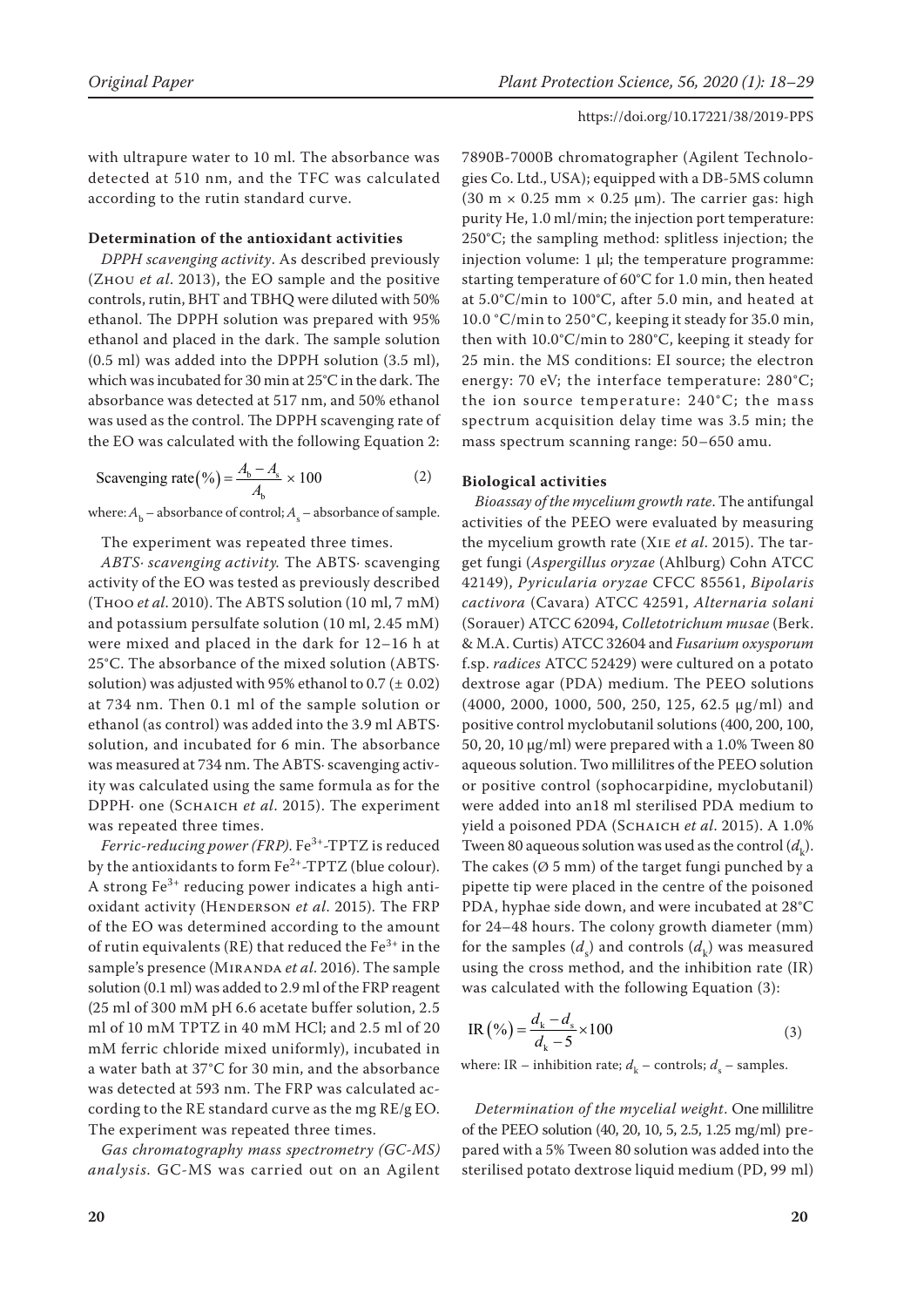to yield 400, 200, 100, 50, 25, 12.5 µg/ml solutions. The target fungi cakes ( $\varnothing$  = 5 mm) were inoculated into the PD, and cultured for 36 h at 28°C with shaking at 180 rpm. A Tween 80 solution (1 ml, 5%) was used as the blank control instead of the PEEO. The solution was filtered with two layers of the filter paper to collect the mycelia (Amorim *et al*. 2003).

*Superoxide dismutase (SOD) activity in the mycelia*. The SOD activity was determined according to a previously published protocol (MARKLUND & MARKLUND 1974) with some modifications. Briefly, the supernatant (0.1 ml) from the mycelia was quickly added into the mixture of the pyrogallol (30 uL 50 mM) and Tris-HCl buffer solution (4.5 ml, 50 mM, pH 8.2). The absorbance was measured at 325 nm. The Tris-HCl buffer solution was used as the blank control, and pyrogallol was used as the positive control. The enzyme activity was calculated according to the Equation (4):

SOD activity = 
$$
\frac{A_o - A_s}{A_s \times 50\%} \times \frac{4.5 \text{ ml}}{0.1 \text{ ml}}
$$
 (4)

where:  $A_{_{0}}$  – the positive control;  $A_{_{\rm S}}$  – the absorbance.

*Paper-disc agar-diffusion method*. The antibacterial activities of the PEEO were measured by the paperdisc agar-diffusion method (SACCHETTI et al. 2005). The target bacteria (*Escherichia coli* ATCC 25922, *Staphylococcus aureus* ATCC 6538, *Pseudomonas aeruginosa* ATCC 27853 and *Bacillus subtilis* ATCC 6633) were cultured on a beef extract peptone agar (BPA) medium at 37°C for 24 hours. The target bacteria (100  $\mu$ l, 10<sup>6</sup> CFU/ml) was added onto the BPA medium, spread evenly with sterilised rods, and then incubated for 30 minutes. The PEEO solutions (200, 100, 50, 20 mg/ml) were prepared with a 1.0% Tween 80 aqueous solution, the Rilter paper discs ( $\varnothing$  5 mm) were immersed in the PEEO solution for 40 min, taken out, placed on the BPA medium, and incubated at 37°C for 24 hours. Each experiment was repeated three times. The inhibition zones were measured by the cross method, and defined according to DE BILLERBECK (2007) as follows: resistant,  $D < 6$  mm; intermediate, 13 mm >  $D > 6$  mm; sensitive,  $D > 13$  mm.

*Determination of the minimum inhibitory concentration (MIC) and the minimum bactericidal concentration (MBC).* The MIC and MBC were determined as described previously (SAID et al. 2016) with slight modifications. A beef extract peptone liquid medium (174–195 μl) was added in sequence into wells numbered from 1 to 22 of a 96-well plate, followed

by the sequential addition of the PEEO (21-0 μl, 10 mg/ml). The beef extract peptone liquid medium (185 μl) and DMSO (10 μl) were added into well number 12 as the control. The target bacteria (5  $\mu$ l, 10<sup>6</sup> CFU/ml) was added into each well, and incubated at 37°C for 24 hours. Each experiment was repeated three times. The MIC of the EO was established as the concentration at which the turbidity of the above solution failed to change in any obvious way (Cherrat *et al*. 2014). The MIC activity standards of the EO were defined as: excellent activity,  $MIC \leq 0.1$  mg/ml; medium activity, MIC 0.1–0.2 mg/ml (Okem *et al*. 2015).

The mixing solution of 100 μl from the MIC experiment was added into the BPA medium, and cultivated at 37°C for 24 hours. Each experiment was repeated three times. The MBC was recorded when fewer than three colonies were observed.

*Data analysis*. The results were calculated from three parallel trials, and are presented as the mean ± standard deviation. The analysis of variance was performed using an IBM SPSS (version 22.0). Tukey's multiple range test (HSD) was used to compare the means of each parameter. The evaluations were based on a significance level of *P* < 0.05.

#### **RESULTS**

*The yield, TPC and TFC of the M. bracteata essential oil*. The EOs were extracted with petroleum ether, ethyl acetate, chloroform and *n*-butanol to yield four kinds of EOs. The colours of the EOs changed from canary yellow to deep yellow, and all had a refreshing scent. The extraction rates of the PEEO, EAEO, TEEO and BAEO were  $8.82 \pm 26$ ,  $26.45 \pm 0.69$ ,  $13.54 \pm 0.60$  and  $12.33 \pm 0.61$  mg/g, respectively (Table 1).

The TPCs of the PEEO, EAEO, TEEO and BAEO were calculated (Table 1) based on the gallic acid standard curve Equation (5):

$$
Y = 0.0113X + 0.0164\tag{5}
$$

 $(r^2 = 0.9993, 1 - 64 \mu g/ml)$ . Among them, the TPC of the PEEO was the highest  $[6.617 \pm 0.535$  mg of the gallic acid equivalents (GAE)/g EO], and was significantly different from the TPCs of the EAEO, TEEO and BAEO (*P* < 0.05).

Due to their high antioxidant activity, flavonoids are normally used as an important evaluation index. As shown in Table 1, the TFC of the PEEO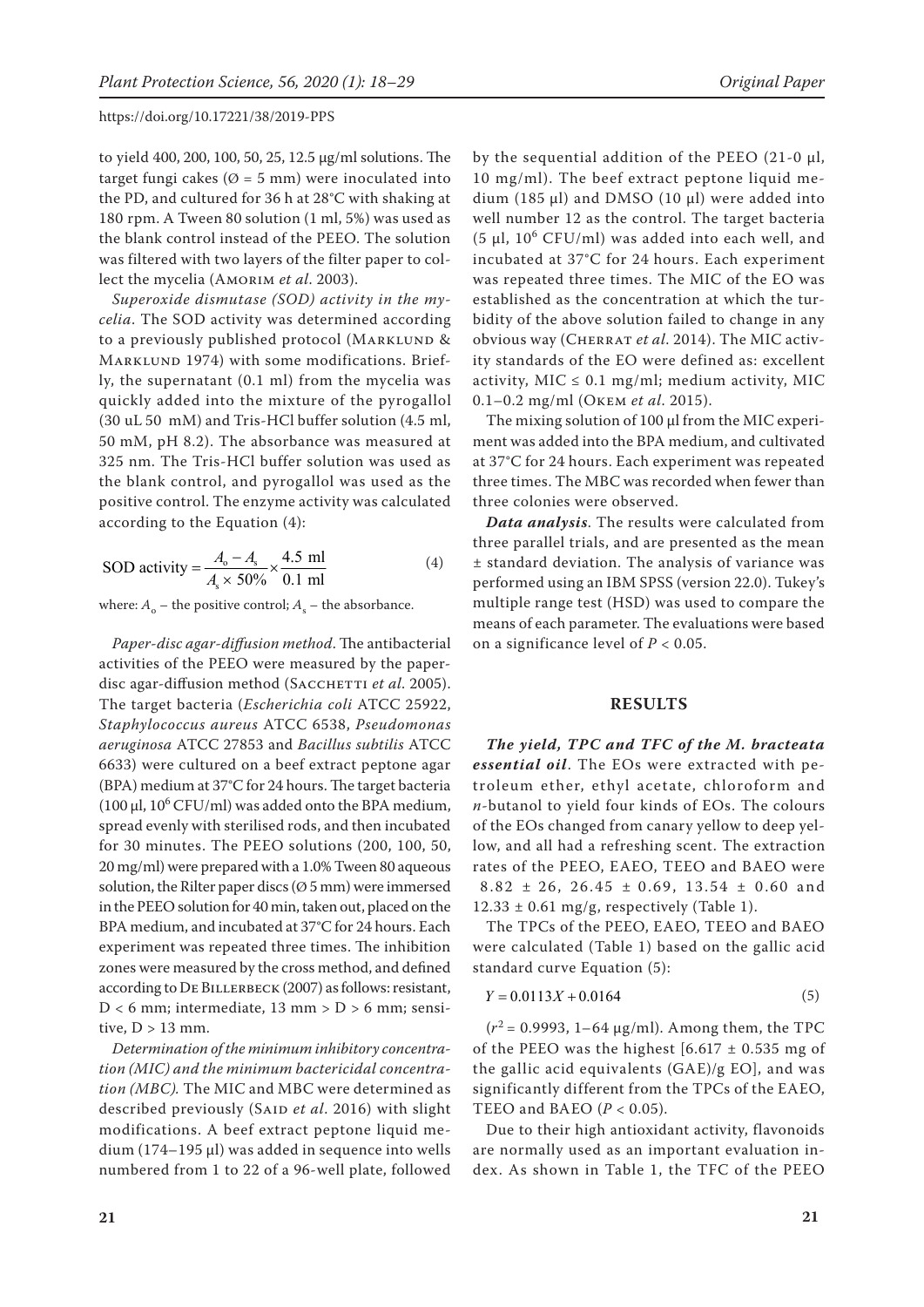| Samples     | Yield            | <b>TPC</b>        | <b>TFC</b>           | <b>FRP</b>           | $IC_{50}$ (mg/ml) |                   |
|-------------|------------------|-------------------|----------------------|----------------------|-------------------|-------------------|
|             | (mg/g)           | (mg GAE/g EO)     | $(mg \, RE/g \, EO)$ | $(mg \, RE/g \, EO)$ | DPPH.             | ABTS.             |
| PEEO        | $8.82 \pm 0.26$  | $6.617 \pm 0.535$ | $7.086 \pm 0.452$    | $8.935 \pm 0.067$    | $4.180 \pm 0.050$ | $5.400 \pm 0.140$ |
| EAEO        | $26.45 \pm 0.69$ | $5.253 \pm 0.459$ | $3.081 \pm 0.281$    | $5.979 \pm 0.061$    | $4.690 \pm 0.110$ | $7.950 \pm 0.090$ |
| TEEO        | $13.54 \pm 0.60$ | $5.277 \pm 0.281$ | $1.461 \pm 0.599$    | $5.194 \pm 0.147$    | $8.340 \pm 0.320$ | $8.340 \pm 0.320$ |
| <b>BAEO</b> | $12.33 \pm 0.61$ | $5.784 \pm 0.619$ | $3.475 \pm 0.419$    | $7.520 \pm 0.080$    | $9.920 \pm 1.040$ | $5.230 \pm 0.180$ |
| Rutin       |                  |                   |                      |                      | $0.060 \pm 0.002$ | $0.113 \pm 0.001$ |
| <b>BHT</b>  |                  |                   |                      |                      | $0.132 \pm 0.004$ | $0.075 \pm 0.004$ |
| <b>TBHO</b> |                  |                   |                      |                      | $0.130 \pm 0.003$ | $0.277 \pm 0.003$ |

Table 1. The yield, TPC, TFC and antioxidant activity of the *M. bracteata* EOs

TPC – total phenol concentration; TFC – total flavonoids concentration;  $IC_{50}$  – half maximal inhibitory concentration; GAE – gallic acid equivalents; RE – rutin equivalents; DPPH – 1,1-diphenyl-2-trinitrobenzene hydrazine; ABTS – 2,2-Azinobis-(3- -ethylbenzthiazoline-6-sulfonate; FRP – ferric-reducing power; EO – essential oil; PEEO – petroleum ether fraction of the essential oil; EAEO – ethyl acetate fraction of the essential oil; TEEO – used for symmetry; BAEO – *n*-butanol fraction of the essential oil; BHT – butylated hydroxytoluene; TBHQ – tertiary butylhydroquinone; "–" – not tested; values – mean ± standard deviation

was the highest  $[7.086 \pm 0.452 \text{ mg}$  rutin equivalents (RE)/g EO], amounting to 4.85 times that of the TFC of the TEEO. It is likely that the polarity and solubility of the organic solvent were the major factors influencing the TFC of the EOs.

#### **Antioxidant activities**

*DPPH· scavenging activity*. DPPH· is a stable free radical at room temperature, but it changes colour upon accepting electrons or hydrogen ions as shown in Figure 1A, the DPPH· scavenging rate increased with the concentration of all the EOs. At concentrations above 4 mg/ml, the scavenging rates of the PEEO and EAEO were higher than those of the TEEO and BAEO. The half maximal inhibitory concentration  $(IC_{50})$ values of the DPPH from the PEEO (4.180 ± 0.050  $mg/ml$ ) and EAEO (4.690  $\pm$  0.110 mg/ml) were significantly different from those of the other EOs (*P* < 0.05, Table 1).

*ABTS· scavenging activity*. The ABTS· scavenging activity measurement has been widely applied *in vitro* to evaluate the antioxidant activities. The ABTS· scavenging rates of the *M*. *bracteata* EOs are shown in Figure 1B. As with the DPPH·, the ABTS· scavenging rates increased with the increasing concentrations. The order of the  $IC_{50}$  values was BAEO  $PEEO > EABO > TEEO$ . The  $IC_{50}$  values of the PEEO  $(5.400 \pm 0.140 \text{ mg/ml})$  and BAEO  $(5.230 \pm 0.180 \text{ mg/l})$ were not significantly different from each other  $(P > 0.05)$ . However, the scavenging activity of the *M*. *bracteata* EOs was weaker than that of the chemical antioxidants rutin, BHT and TBHQ (Table 1).

*Fe3+ reducing power (FRP)*. The FRP of the *M*. *bracteata* EOs increased with the increasing concentration (Figure 1C), as the corresponding curves did not cross at any point, the antioxidants from the EOs were deemed very stable. The order of the FRP for the *M. bracteata* EOs was PEEO > BAEO > EAEO > TEEO (Table 1). The FRP of the PEEO was  $8.935 \pm 0.067$  mg RE/g EO, which was significantly different from those of the other *M*. *bracteata* EOs (*P* < 0.05). This order of potency reflected that of the TPC and the TFC, indicating that the FRP was closely associated with the TPC and TFC. Thus, the *M*. *bracteata* PEEO exhibited good antioxidant activities, which indicated that petroleum ether should be used to extract the oil-water mixture of *M*. *bracteata* to yield the natural antioxidants.

*Chemical composition of the PEEO*. The total ion chromatogram of each *M*. *bracteata* PEEO is shown in Figure 2. Each peak was identified through a comparison with the NIST98 standard MS database. The content of each peak was calculated by the area normalisation method. Twenty-eight different chemical components were identified.

The information of the chemical composition of the *M*. *bracteata* PEEO is shown in Table 2. The major component of the PEEO was methyl eugenol (66.68%). The other components included, among others, 3,4,5-trimethoxy-benzoic acid methyl ester (8.06%), 1-methoxy-4-propenyl-benzene (6.04%), 3,7-dimethyl-octa-1,6-dien-3-ol (3.52%), and coniferaldehyde methyl ether (2.35%).

## **Biological activities**

*Antifungal activities*. The antifungal activities of the *M*. *bracteata* PEEO were tested against five pathogenic fungi by the mycelial growth method,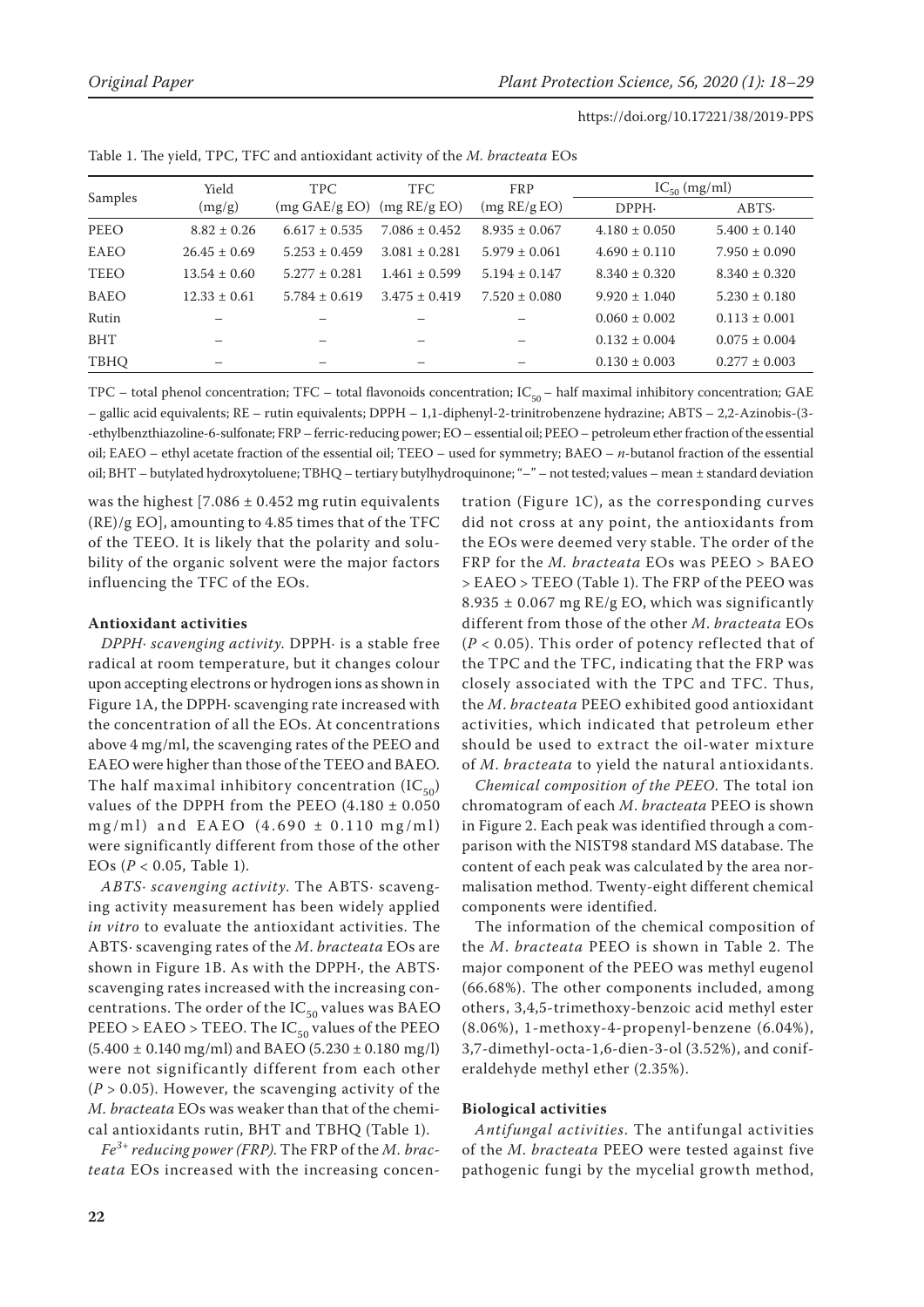

Figure 1. The antioxidant activities of the M. bracteata EOs. (A) the DPPH· scavenging activity, (B) the ABTS· scavenging activity,  $(C)$  the Fe<sup>3+</sup> reducing power



Figure 2. The total ion chromatograms of the *M*. *bracteata* PEEO

| Table 2. The chemical compositions of the <i>M. bracteata</i> |  |  |
|---------------------------------------------------------------|--|--|
| PEEO by GC-MS                                                 |  |  |

| tR (min) | Compound name                                        | Cont.<br>(%) | Molecular<br>formula |
|----------|------------------------------------------------------|--------------|----------------------|
| 6.71     | α-myrcene                                            | 0.14         | $C_{10}H_{16}$       |
| 7.22     | α-phellandrene                                       | 0.38         | $C_{10}H_{16}$       |
| 7.72     | -benzene,1-methyl-4-(1-meth<br>ylethyl)-             | 0.74         | $C_{10}H_{14}$       |
| 7.81     | <b>D-Limonene</b>                                    | 0.16         | $C_{10}H_{16}$       |
| 7.93     | eucalyptol                                           | 0.27         | $C_{10}H_{18}O$      |
| 9.29     | 1,3-cyclohexadiene,1-methyl-<br>4-(1-methylethyl)-   | 0.65         | $C_{10}H_{16}$       |
| 9.84     | 3,7-dimethyl-octa-1,6-dien-<br>3-ol                  | 3.52         | $C_{10}H_{18}O$      |
| 10.66    | phenylethyl alcohol                                  | 0.57         | $C_8H_{10}O$         |
| 11.66    | 6-octenal, 3, 7-dimethyl-                            | 0.43         | $C_{10}H_{18}O$      |
| 13.08    | 3-cyclohexen-1-ol,4-methyl-<br>1-(1-methylethyl)-    | 0.36         | $C_{10}H_{18}O$      |
| 14.1     | 1-methoxy-4-propenyl-<br>benzene                     | 6.04         | $C_{10}H_{12}O$      |
| 15.28    | 6-octen-1-ol, 3,7-dimethyl-                          | 1.74         | $C_{10}H_{12}O$      |
| 17.83    | methyl cinnamate                                     | 0.64         | $C_{10}H_{10}O_2$    |
| 17.97    | 2,6-octadienoic acid,3,7-<br>dimethyl-, methyl ester | 0.5          | $C_{11}H_{18}O_2$    |
| 19.93    | methyl eugenol                                       | 66.68        | $C_{11}H_{14}O_2$    |
| 23.57    | α-cadinol                                            | 0.85         | $C_{15}H_{26}O$      |
| 24.03    | ledene oxide-(II)                                    | 0.22         | $C_{15}H_{24}O$      |
| 24.31    | 3,4,5-trimethoxy-benzoic<br>acid methyl ester        | 8.06         | $C_{11}H_{14}O_5$    |
| 25.05    | coniferaldehyde methyl ether                         | 2.35         | $C_{11}H_{12}O_3$    |
| 25.12    | $1-(1-hydroxybutyl)-2,5-$<br>dimethoxybenzene        | 0.18         | $C_{12}H_{18}O_3$    |
| 26.26    | hexadecanoic acid,<br>methyl ester                   | 0.09         | $C_{17}H_{34}O_2$    |
| 26.73    | dibutyl phthalate                                    | 0.96         | $C_{16}H_{22}O_4$    |
| 26.92    | hexadecanoic acid,<br>ethyl ester                    | 0.45         | $C_{18}H_{36}O_2$    |
| 28.08    | phytol                                               | 1.21         | $C_{20}H_{40}O$      |
| 28.59    | ethyl 9,12,15-octadecatrien-<br>oate                 | 0.25         | $C_{20}H_{34}O_2$    |
| 30.7     | 9-ctadecenamide (Z)-                                 | 0.22         | $C_{18}H_{35}NO$     |
| 33.06    | 1,2-benzenedicarboxylic acid,<br>diisooctyl ester    | 1.26         | $C_{24}H_{38}O_4$    |
| 39.19    | erucamide                                            | 1.08         | $C_{22}H_{43}NO$     |

GC-MS – gas chromatography mass spectrometry; tR – retention time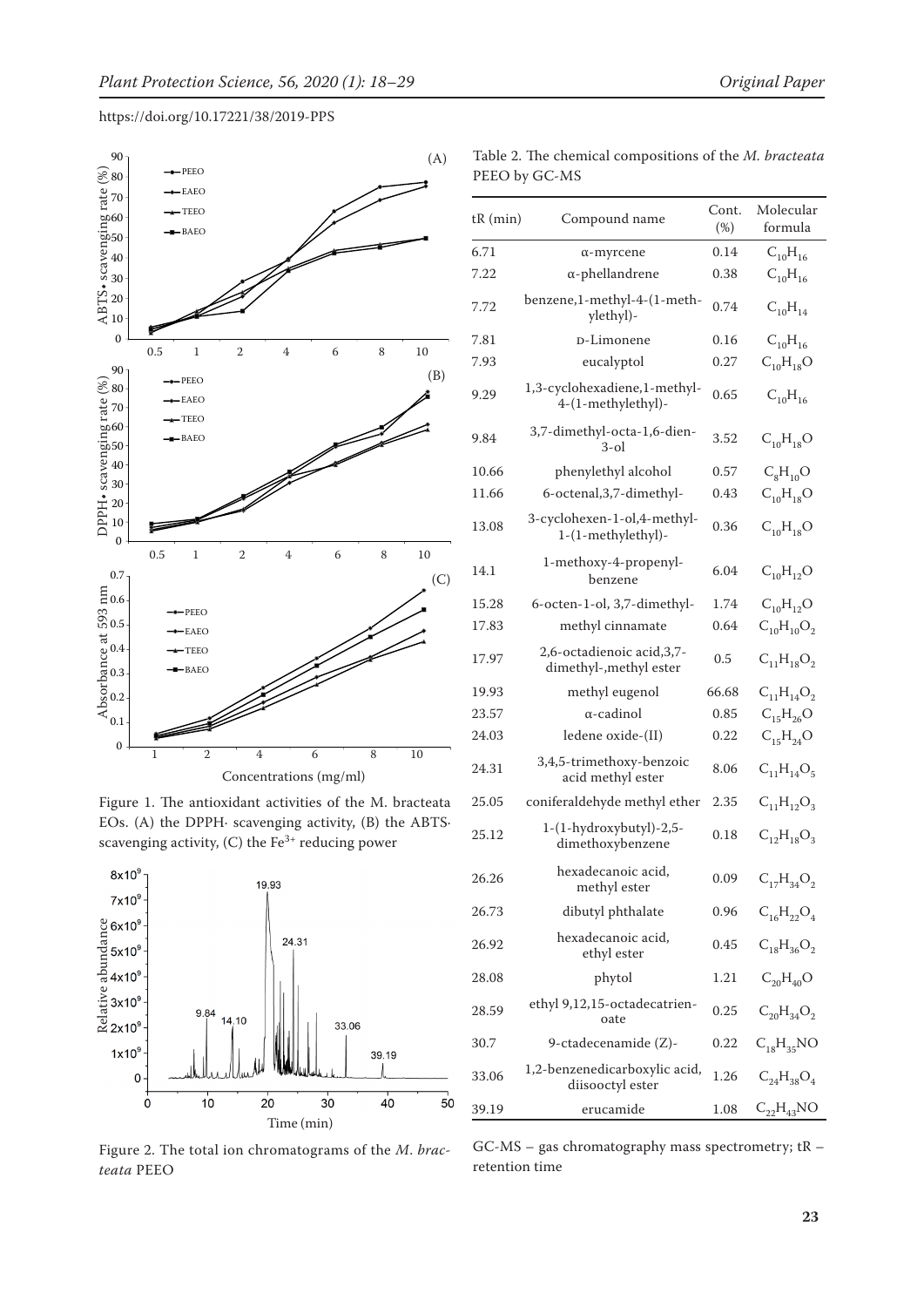and the results were compared to the commercially available methyl eugenol, sophocarpidine and myclobutanil. The median effective concentration  $(EC_{50})$ values were calculated based on the relationship between the concentration and the inhibition rate and are listed in Table 3. The antifungal activity of the PEEO was classified in the following order: *P*. *oryzae* > *C*. *musae* > *B*. *cactivora* > *A*. *solani* > *F*. *oxysporum*. Compared with the botanical pesticide sophocarpidine, *M*. *bracteata* PEEO methyl eugenol had stronger antifungal activity against *P*. *oryzae* and *C*. *musae*, indicating that this EO could serve as an effective plant fungicide. The  $EC_{50}$  values of myclobutanil ranged from 0.98 to 10.37 µg/ml, and were superior to those of the PEEO, methyl eugenol and sophocarpidine.

Generally, the antifungal activity of the *M*. *bracteata* PEEO was better than that of methyl eugenol against the same fungus (Table 3). The  $EC_{50}$  value of the PEEO was 3.02 times lower than that of methyl eugenol against *P. oryzae.* A spider chart can visually reflect the difference between two or more agricultural chemicals. Therefore, the PEEO and methyl eugenol  $(200 \mu g/ml)$  were tested against the target fungi. The inhibitory activities showed that methyl eugenol was located in the inner ring of the spider chart, while the PEEO was on the outside (Figure 3). *P*. *oryzae* was the most successfully inhibited species (92.80%), whereas *B*. *cactivora* differed by 38.32% between the PEEO and the methyl eugenol. Thus, the antifungal activities of the *M*. *bracteata* PEEO were significantly higher than those of methyl eugenol. Although the latter was the major component of the *M*. *bracteata* PEEO, the antifungal activity of the PEEO was clearly not ascribed to methyl eugenol alone.

To further study the antifungal activity of the *M*. *bracteata* PEEO, the mycelial weight was measured. With the increasing concentration of the PEEO, the mycelial weights of the target fungi decreased (Figure 4A). Compared with the control 200 µg/ml, the PEEO exerted the highest inhibition on the *P*. *oryzae* mycelial weight (82.58%), confirming the result from Figure 3. Even though the initial mycelial weight of *C*. *musae* was higher than that of the other target fungi, it decreased as the PEEO treatment concentration increased. Therefore, the PEEO exhibited good antifungal activity, especially on *P*. *oryzae*.

The SOD activity of the *M*. *bracteata* PEEO was also evaluated. With the increasing concentration of the PEEO, the SOD activities of all the target fungi decreased as shown in Figure 4B. In summary, our data demonstrate that the PEEO exhibited a good antifungal activity.

*Antibacterial activities*. The inhibitory zones of the *M*. *bracteata* PEEO were determined against



Figure 3. The spider chart of the antifungal activity of the PEEO and methyl eugenol (200 µg/ml)

Table 3. The EC<sub>50</sub> values (mean ± standard deviation) of the *M. bracteata* PEEO, methyl eugenol, sophocarpidine and myclobutanil

| Fungus       | <b>PEEO</b><br>$EC_{50}$ (µg/ml) | Methyl eugenol<br>$EC_{50}$ (µg/ml) | Sophocarpidine<br>$EC_{50}$ (µg/ml) | Myclobutanil<br>$EC_{50}$ (µg/ml) |
|--------------|----------------------------------|-------------------------------------|-------------------------------------|-----------------------------------|
| P. oryzae    | $33.78 \pm 2.35$                 | $102.06 \pm 2.74$                   | $65.42 \pm 2.83$                    | $3.49 \pm 0.47$                   |
| B. cactivora | $94.32 \pm 5.43$                 | $252.13 \pm 4.67$                   | $54.87 \pm 3.65$                    | $0.98 \pm 0.06$                   |
| A. solani    | $138.25 \pm 9.72$                | $264.06 \pm 6.42$                   | $83.85 \pm 4.32$                    | $1.47 \pm 0.09$                   |
| C. musae     | $85.37 \pm 5.01$                 | $142.88 \pm 3.11$                   | $97.86 \pm 5.96$                    | $2.02 \pm 0.15$                   |
| F. oxysporum | $205.76 \pm 14.70$               | $217.95 \pm 4.67$                   | $122.86 \pm 7.13$                   | $10.37 \pm 0.97$                  |

 $EC_{50}$  – the median effective concentration; PEEO – the petroleum ether fraction of the essential oil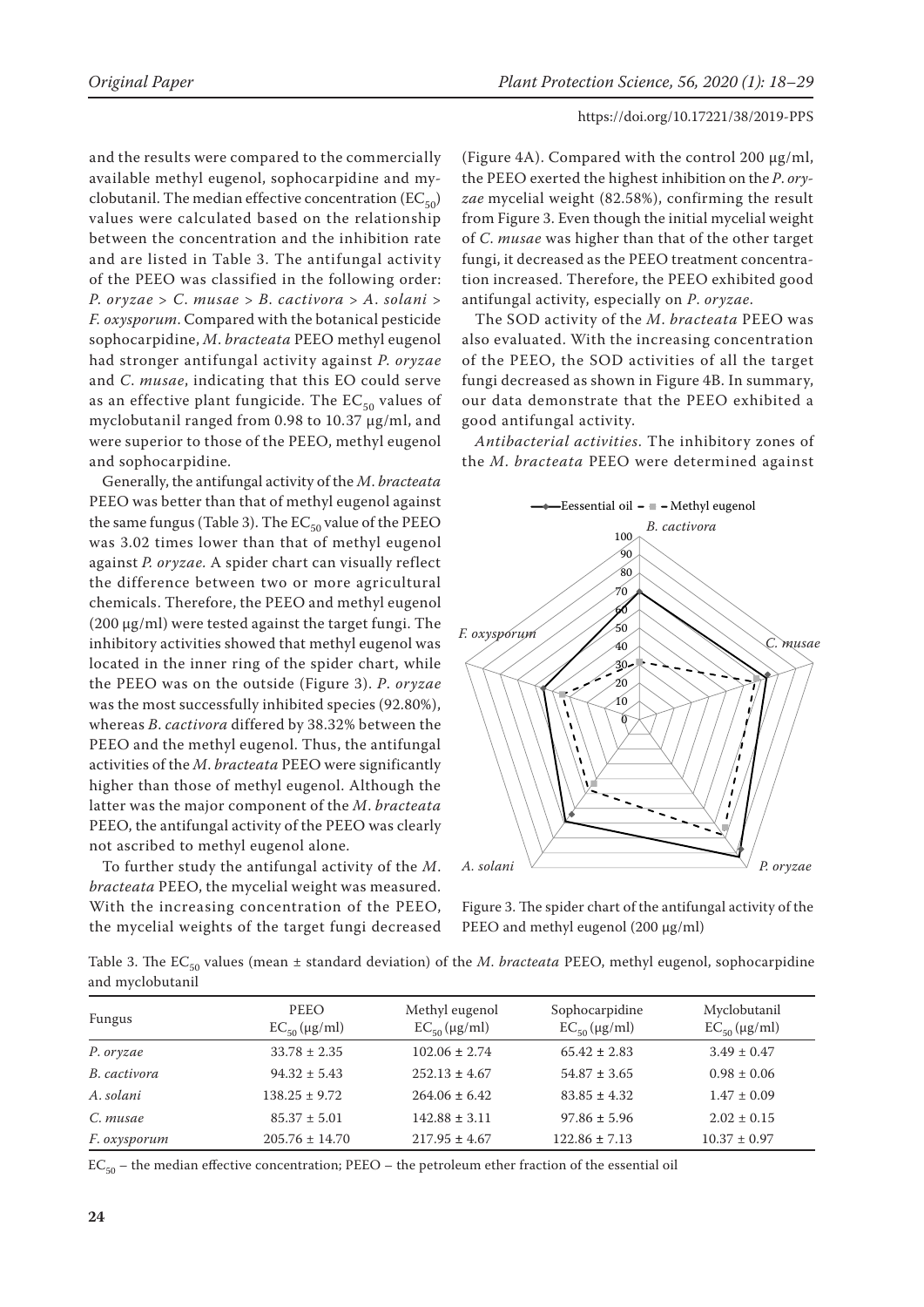



the target bacteria. Most inhibitory zones ranged from 6 mm to 13 mm at the applied experimental concentrations, except *P. aeruginosa* at 20 mg/ml (Table 4). This result indicates that the PEEO exhibited a good inhibitory activity against *E*. *coli, S*. *aureus, P*. *aeruginosa* and *B*. *subtilis*. The effect of the PEEO differed significantly from that of the potassium sorbate and methyl eugenol controls (*P* < 0.05). With the increasing concentration of the *M*. *bracteata* PEEO, the inhibitory zones became bigger. At a concentration  $> 100$  mg/ml, the inhibitory activity of the PEEO on the bacteria was *E*. *coli > B*. *subtilis* > *S*. *aureus > P*. *aeruginosa.* This result suggests that the *M*. *bracteata* PEEO could be used as an antimicrobial agent in food.

*MIC and MBC*. The MIC and MBC of the *M*. *bracteata* PEEO were tested against *E*. *coli*, *S*. *aureus*, *P*. *aeruginosa* and *B*. *subtilis* (Figure 5). The MIC of the PEEO was 0.1 mg/ml against *B*. *subtilis*, which showed that the PEEO had an excellent antibacterial activity. The *M*. *bracteata* PEEO had a medium activity against  $E.$  *coli* (MIC = 0.2 mg/ml), while those against *S*. *aureus* and *P*. *aeruginosa* were 0.35 mg/ml and 0.4 mg/ml*,* respectively.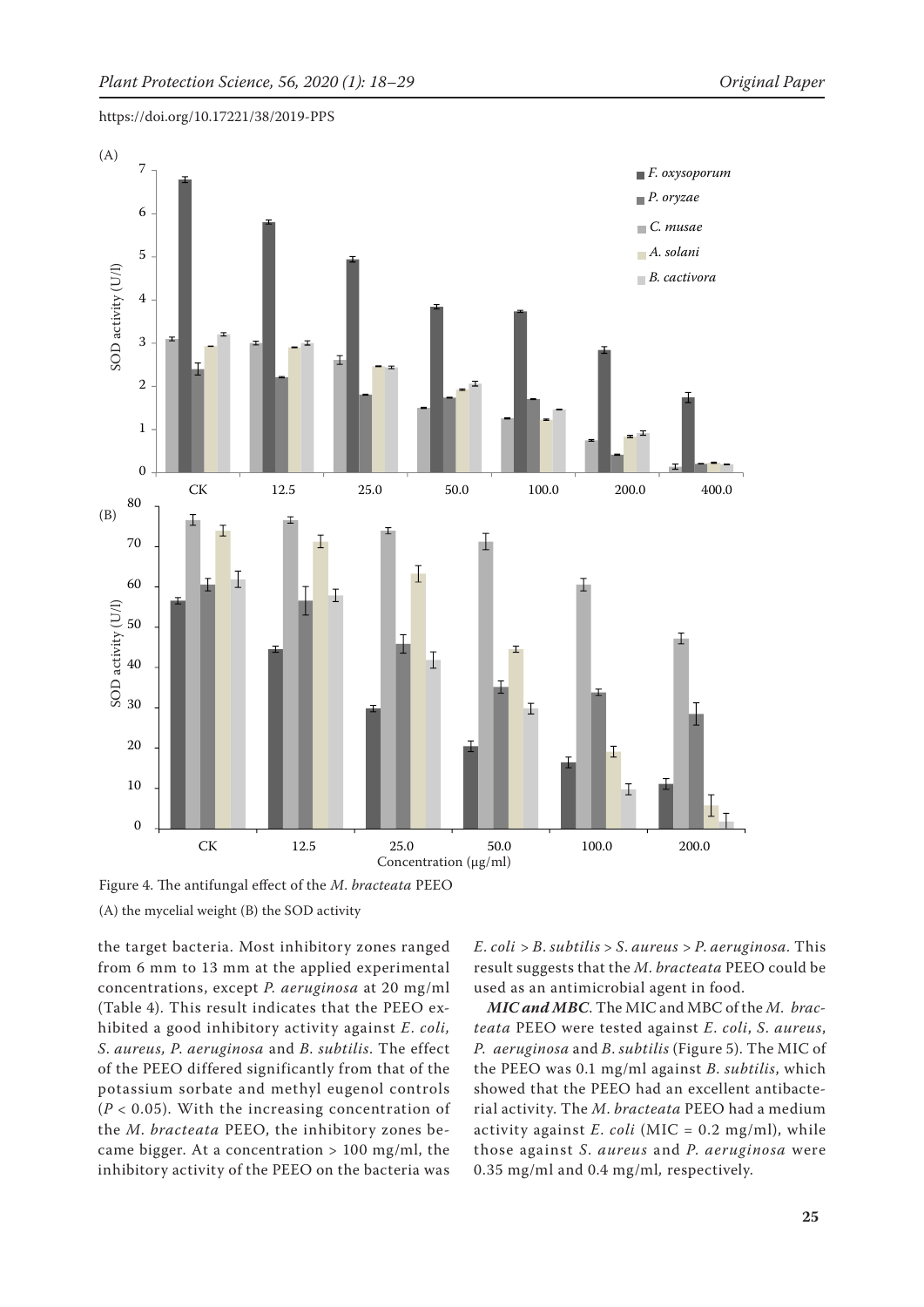| <b>Strains</b> | Concentrations of PEEO (mg/ml) |                  |                  |                 | Potassium sorbate   | Methyl eugenol        |
|----------------|--------------------------------|------------------|------------------|-----------------|---------------------|-----------------------|
|                | 200                            | 100              | 50               | 20              | $(1 \text{ mg/ml})$ | $(200 \text{ mg/ml})$ |
| E. coli        | $11.58 \pm 0.28$               | $10.70 \pm 0.13$ | $10.15 \pm 0.20$ | $7.42 \pm 0.13$ | $5.00 \pm 0.00$     | $5.00 \pm 0.00$       |
| S. aureus      | $9.18 \pm 0.06$                | $8.83 \pm 0.10$  | $8.68 \pm 0.10$  | $8.60 \pm 0.05$ | $5.00 \pm 0.00$     | $5.00 \pm 0.00$       |
| P. aeruginosa  | $8.65 \pm 0.10$                | $7.58 \pm 0.08$  | $6.60 \pm 0.26$  | $5.42 \pm 0.03$ | $6.73 \pm 0.22$     | $5.00 \pm 0.00$       |
| B. subtilis    | $11.05 \pm 0.28$               | $9.28 \pm 0.08$  | $8.18 \pm 0.13$  | $7.42 \pm 0.13$ | $5.00 \pm 0.00$     | $5.00 \pm 0.00$       |

Table 4. The inhibitory zones of the *M*. *bracteata* PEEO, methyl eugenol and potassium sorbate (mm)

PEEO – the petroleum ether of the essential oil; the values shown – mean  $\pm$  standard deviation



Figure 5. The minimum inhibitory concentration and minimum bactericidal concentration of the *M*. *bracteata* PEEO

MIC – the minimum inhibitory concentration; MBC – the minimum bactericidal concentration

The MBC of the PEEO was 0.45 mg/ml and 0.50 mg/ml against *B*. *subtilis* and *E*. *coli* respectively, consistent with the MIC result. The *M*. *bracteata* PEEO displayed good antibacterial activities against *E*. *coli*, and particularly *B*. *subtilis*

# **DISCUSSION**

The highest extraction rate of the *M*. *bracteata* EO was obtained with ethyl acetate (2.645%), similarly to what had been reported previously (Al-Matani *et al*. 2015). The differences in the extraction rate might be caused by the different polarity and solubility of the organic solvents. At 2.645%, The extraction rate of the EAEO was higher than that reported by ZHONG *et al*. (2009), Li *et al*. (2009) and Qin *et al*. (2014) (1.13%, 0.913%, 0.69%, respectively), but lower than that reported by Ye *et al*. (2014) (4.51%).

Almarie *et al*. (2016) reported that the yield of the *M*. *bracteata* EO by hydrodistillation was 0.42%,

whereas SIDDIQUE et al. (2017) reported a value of 0.14%. The latter was calculated by comparing the volume of the EO to the weight of fresh leaves (v/w), and, thus, differed from our calculation method. In general, the yields were lower than ours (Table 1). In our experiment, a milky liquid was formed when the *M*. *bracteata* EO entered the water by hydrodistillation, which indicated that the EO and water were emulsified. It is likely that the components dissolved in the water were also extracted, hence the higher yield.

The TPCs and TFCs of the EO are reportedly lower by hydrodistillation than by the ethanol extraction (Hou *et al*. 2016). The *M*. *bracteata* EOs become volatile by hydrodistillation, due to the presence of the lower boiling components. The ethanol extract of *M*. *bracteata* contained many components, which could explain why the TPCs and TFCs were higher following the ethanol extraction. The TPC of the PEEO was even higher than that of the *M*. *alternifolia* EO (1.85 ± 0.008 mg GAE/g EO) and the *Melaleuca leucadendron* (Linnaeus) EO (0.47 ± 0.036 mg GAE/g EO) (Mazzarrino *et al*. 2015). Thus, the *M*. *bracteata* EO may be used as a natural source of plant polyphenols.

When the polarity of the solvents increased, the DPPH· scavenging activity decreased (FERNÁNDEZ-Agulló *et al*. 2013). This result showed that petroleum ether was suitable to extract components with scavenging activities from the EOs. Owing to its high boiling point, it was difficult to concentrate *n*-butanol, and the volatile components tended to disappear during the concentration process. This may explain why the DPPH· scavenging activity of the BAEO was lower than with rutin, BHT and TBHQ (Table 1).

Methyl eugenol was the main component of the *M*. *bracteata* EO, although the amount (66.68%) was slightly lower than previously reported (Almarie *et al*. 2016; Cosgrove *et al*. 1948; Hou *et al*. 2016; Siddique *et al*. 2017; Ye *et al*. 2014; Zhong *et al*. 2009).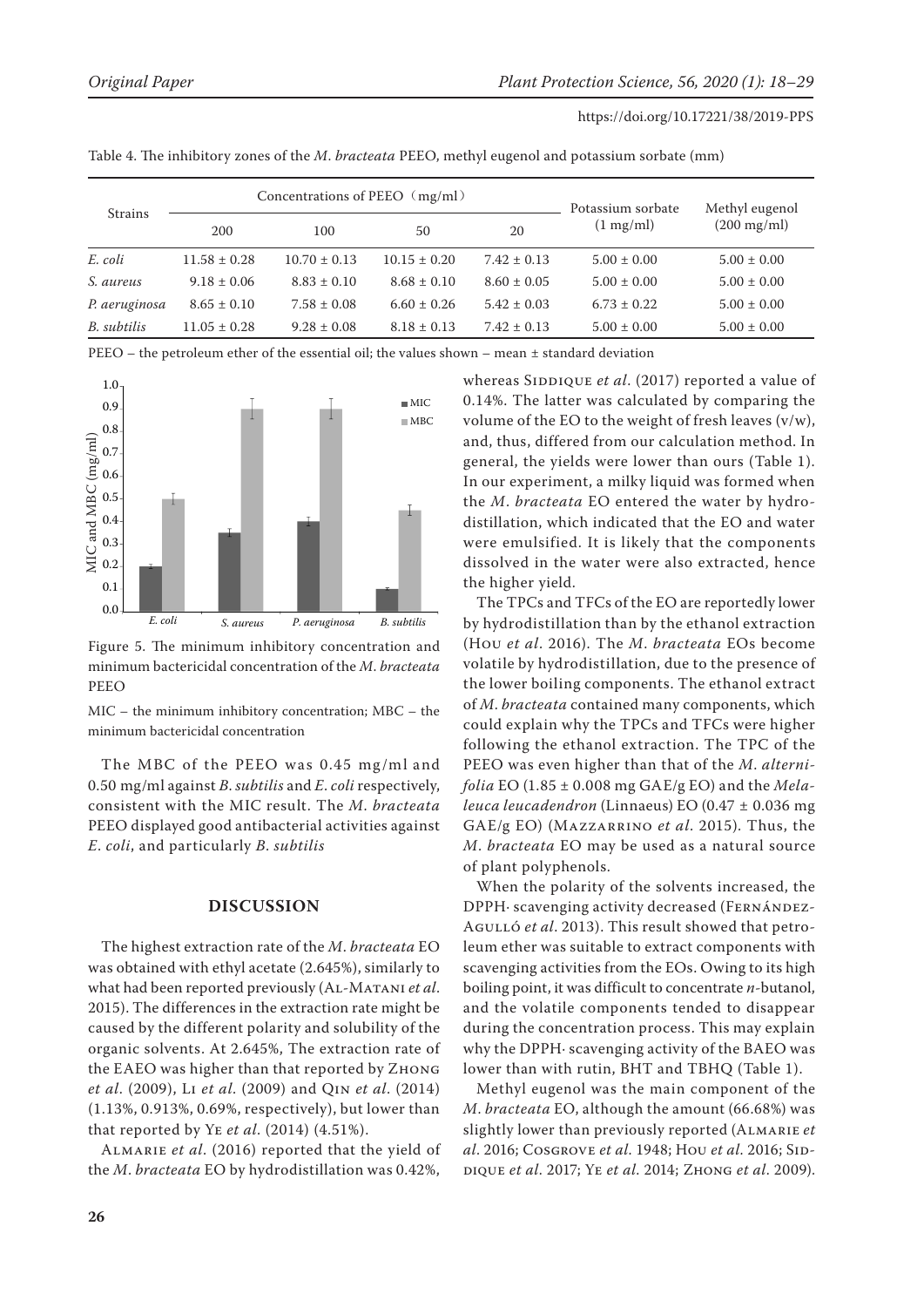Methyl eugenol has been found in 450 different kinds of plants from 80 families, especially in spices and medicinal plants, and has extensive applications (Takahashi *et al*. 2012). 3,4,5-Trimethoxy-benzoic acid methyl ester is used as a key intermediate to synthesise medicines to treat stomach pain, heart disease and anxiety (GODFREY *et al.* 2013). 1-Methoxy-4-propenyl-benzene is a common volatile substance in plants (Ma *et al*. 2015). Here, the bioactivities of essential oil were generally higher than those of methyl eugenol alone.

The content of methyl cinnamate was 0.68%, which was lower than previously reported  $(11.4%)$  (SIDDIQUE *et al*. 2017). The discrepancy could be explained by losses during extraction, or to the different source of our *M. bracteata* strain. SIDDIQUE *et al.* (2017) also found that the methyl cinnamate content differed between *M*. *bracteata, Melaleuca fulgens* (Robert Brow) and *Melaleuca leucodendron* (Linnaeus).

Twenty-eight components of *M*. *bracteata* EO were classified into ethers (72.72%), esters (12.21%), alcohols (8.43%), aldehydes (2.78%), alkenes (1.33%) and amides (1.28%). Ethers were the main component of the *M*. *bracteata* EO chiefly due to methyl eugenol.

The *M*. *bracteata* PEEO exhibited an excellent antifungal activity by the mycelium growth rate method, but its agricultural applications have been scarcely reported. Here, the *M*. *bracteata* PEEO was measured against foodborne bacteria also. Our results indicated that the *M*. *bracteata* PEEO's antibacterial activity was similar to those previously reported against *S*. *aureus* and *P*. *aeruginosa* (MIC 4.0 mg/ml) (Dannenberg *et al*. 2016; Van Vuuren *et al*. 2014).

# **CONCLUSION**

In this study, we extracted the *M. bracteata* EO using four different solvents and found that the PEEO had the highest TPC and TFC than the EOs extracted by other solvents. The PEEO also showed good antioxidant activities. There were 28 components in the PEEO by GC-MS analysis, with methyl eugenol as the dominant compound. Compared to the pure methyl eugenol, the PEEO showed an excellent antifungal activity, especially against *P. oryzae*. Additionally, the PEEO displayed a good antibacterial activity against *B. subtilis*. In conclusion, the *M. bracteata* PEEO can be potentially developed into an antioxidant and applied as an antifungal and antibacterial agent.

#### **References**

- Al-Matani S.K., Al-Wahaibi R.N.S., Hossain M.A. (2015): *In vitro* evaluation of the total phenolic and flavonoid contents and the antimicrobial and cytotoxicity activities of crude fruit extracts with different polarities from *Ficussycomorus*. Pacific Science Review A Natural Science Engineering, 17: 103–108.
- Almarie A., Mamata A., Rukunudina I. (2016): Chemical composition and herbicidal effects of *Melaleuca bracteata* F. Muell. essential oil against some weedy species. International Journal of Scientific and Engineering Research, 7: 507–514.
- Amorim R.V.S., Melo E.S., Carneiro-Da-Cunha M.G., Ledingham W.M., Campos-Takaki G.M. (2003): Chitosan from *Syncephalastrum racemosum* used as a film support for lipase immobilization. Bioresource Technology, 89: 35–39.
- Carson C.F., Smith D.W., Lampacher G.J., Riley T.V. (2008): Use of deception to achieve double-blinding in a clinical trial of *Melaleuca alternifolia* (tea tree) oil for the treatment of recurrent herpes labialis. Contemporary Clinical Trials, 29: 9–12.
- Chan Y.H., Fan M.M., Fok C.M., Lok Z.L., Ni M., Sin C.F., Wong K.K., Wong S.M., Yeung R., Yeung T.T. (2012): Antibiotics nonadherence and knowledge in a community with the world's leading prevalence of antibiotics resistance: implications for public health intervention. American Journal of Infection Control, 40: 113–117.
- Cherrat L., Espina L., Bakkali M., Pagán R., Laglaoui A. (2014): Chemical composition, antioxidant and antimicrobial properties of *Mentha pulegium*, *Lavandula stoechas* and *Satureja calamintha* Scheele essential oils and an evaluation of their bactericidal effect in combined processes. Innovative Food Science & Emerging Technologies, 22: 221–229.
- Cosgrove D., Islip H., Thain E. (1948): Oil of *Melaleuca bracteata* from Kenya. Bull Imperial Institute, 46: 46–50.
- Dannenberg D., Funck G., Mattei F., Silva W., Fiorentini A. (2016): Antimicrobial and antioxidant activity of essential oil from pink pepper tree (*Schinus terebinthifolius* Raddi) *in vitro* and in cheese experimentally contaminated with *Listeria monocytogenes*. Innovative Food Science & Emerging Technologies, 36: 120–127.
- De Billerbeck V.G. (2007): Huiles essentielles et bactéries résistantes aux antibiotiques. Phytothérapie: 5, 249–253.
- Dranca F., Oroian M. (2016): Optimization of ultrasoundassisted extraction of total monomeric anthocyanin (TMA) and total phenolic content (TPC) from eggplant (*Solanum melongena* L.) peel. Ultrasonics Sonochemistry, 31: 637–646.
- Fernández-Agulló A., Pereira E., Freire M.S., Valentão P., Andrade P.B., González-Álvarez J., Pereira J.A. (2013):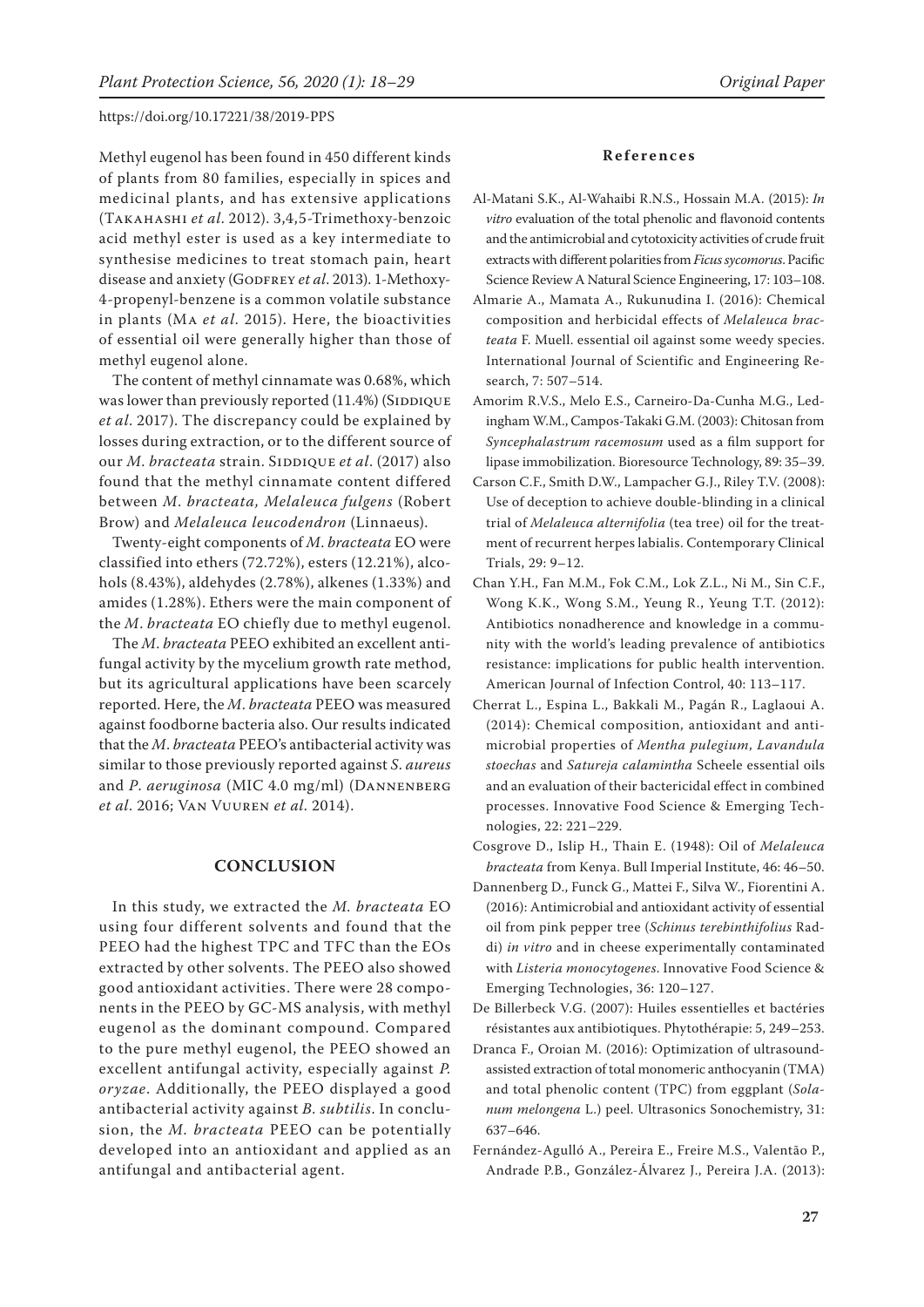Influence of solvent on the antioxidant and antimicrobial properties of walnut (*Juglans regia* L.) green husk extracts. Industrial Crops and Products, 42: 126–132.

- Gaínza Y.A., Domingues L.F., Perez O.P., Rabelo M.D., López E.R., Chagas A.C. (2015): Anthelmintic activity in vitro of *Citrus sinensis* and *Melaleuca quinquenervia* essential oil from Cuba on *Haemonchus contortus*. Industrial Crops and Products, 76: 647–652.
- García-Heredia A., García S., Merino-Mascorro J.Á., Feng P., Heredia N. (2016): Natural plant products inhibits growth and alters the swarming motility, biofilm formation, and expression of virulence genes in enteroaggregative and enterohemorrhagic *Escherichia coli*. Food Microbiology, 59: 124–132.
- Garozzo A., Timpanaro R., Stivala A., Bisignano G., Castro A. (2011): Activity of *Melaleuca alternifolia* (tea tree) oil on Influenza virus A/PR/8: study on the mechanism of action. Antiviral Research, 89: 83–88.
- Godfrey P.D., Mcnaughton D., Evans C.J. (2013): The millimetre-wave spectrum of estragole. Chemical Physics Letters, 580: 37–42.
- Harkat-Madouri L., Asma B., Madani K., Bey-Ould Si Said Z., Rigou P., Grenier D., Allalou H., Remini H., Adjaoud A., Boulekbache-Makhlouf L. (2015): Chemical composition, antibacterial and antioxidant activities of essential oil of *Eucalyptus globulus* from Algeria. Industrial Crops and Products, 78: 148–153.
- Harzallah A., Bhouri A.M., Amri Z., Soltana H., Hammami M. (2016): Phytochemical content and antioxidant activity of different fruit parts juices of three figs (*Ficus carica* L.) varieties grown in Tunisia. Industrial Crops and Products, 83: 255–267.
- Hayouni E.A., Bouix M., Abedrabba M., Leveau J.Y., Hamdi M. (2008): Mechanism of action of *Melaleuca armillaris* (Sol. Ex Gaertu) Sm. essential oil on six LAB strains as assessed by multiparametric flow cytometry and automated microtiter-based assay. Food Chemistry, 111: 707–718
- Hefnawy H.T.M., Ramadan M.F. (2013): Protective effects of *Lactuca sativa* ethanolic extract on carbon tetrachloride induced oxidative damage in rats. Asian Pacific Journal of Tropical Disease, 3: 277–285.
- Henderson T., Nigam P.S., Owusu-Apenten R.K. (2015): A universally calibrated microplate ferric reducing antioxidant power (FRAP) assay for foods and applications to Manuka honey. Food Chemistry, 174: 119–123.
- Hou W., Zhang W., Chen G., Luo Y. (2016): Optimization of Extraction Conditions for Maximal Phenolic, Flavonoid and Antioxidant Activity from *Melaleuca bracteata* Leaves Using the Response Surface Methodology. PLoS ONE, 11(9):e0162139. doi: 10.1371/journal pone.0162139
- Kim J.S., Her J.Y., Lee K.G. (2015): Formation and reduction of carcinogenic furan in various model systems containing food additives. Food Chemistry, 189: 108–113.
- Leyva M., French-Pacheco L., Quintana F., Montada D., Castex M., Hernandez A., Marquetti MDC. (2016): *Melaleuca quinquenervia* (Cav.) S.T. Blake (Myrtales: Myrtaceae): Natural alternative for mosquito control. Asian Pacific Journal of Tropical Medicine, 9: 979–984.
- Li C., Liu H., Zhao L., Zhang W., Qiu S., Yang X., Tan H. (2017): Antibacterial neolignans from the leaves of *Melaleuca bracteata*. Fitoterapia, 120: 171–176.
- Li S., Cai M., Fang C., Jia L. (2009): Study on extraction and GC analysis condition of essential oil in *Melaleuca bracteata*. Journal of Zhejiang Normal University (Nat Sci), 2: 196–198.
- Ma J., Xu H., Wu J., Qu C., Sun F., Xu S. (2015): Linalool inhibits cigarette smoke-induced lung inflammation by inhibiting NF-κB activation. International Immunopharmacology, 29: 708–713.
- Marklund S., Marklund G. (1974): Involvement of the superoxide anion radical in the autoxidation of pyrogallol and a convenient assay for superoxide dismutase. European Journal of Biochemistry, 47: 469–474
- Mazzarrino G., Paparella A., Chaves-López C., Faberi A., Sergi M., Sigismondi C., Compagnone D., Serio A. (2015): *Salmonella enterica* and *Listeria monocytogenes* inactivation dynamics after treatment with selected essential oils. Food Control, 50: 794–803.
- Millar C., Moore J. (2008): Successful topical treatment of hand warts in a pediatric patient with tea tree oil (*Melaleuca alternifolia*). Complementary Therapies in Clinical Practice, 14: 225–227.
- Miranda I., Lima L., Quilhó T., Knapic S., Pereira H. (2016): The bark of *Eucalyptus sideroxylon* as a source of phenolic extracts with anti-oxidant properties. Industrial Crops and Products, 82: 81–87.
- Okem A., Stirk W.A., Street R.A., Southway C., Finnie J.F., Van Staden J. (2015): Effects of Cd and Al stress on secondary metabolites, antioxidant and antibacterial activity of *Hypoxis hemerocallidea* Fisch. & CA Mey. Plant Physiology and Biochemistry, 97: 147–155.
- Qin R., Gui-Zhen L., Liang Z. (2014): Analysis of chemical components in the aromatic water from *Melaleuca bracteata* oil. Guangxi Forestry Science, 43: 325–328.
- Qu F., Liu Y., Wu G., Chen C. (2009): Preliminary studying on softwood cutting Propagation of *Melaleuca bracteata*. Genomics and Applied Biology, 28: 1006–1009.
- Riahi L., Chograni H., Elferchichi M., Zaouali Y., Zoghlami N., Mliki A. (2013): Variations in Tunisian wormwood essential oil profiles and phenolic contents between leaves and flowers and their effects on antioxidant activities. Industrial Crops and Products, 46: 290–296.